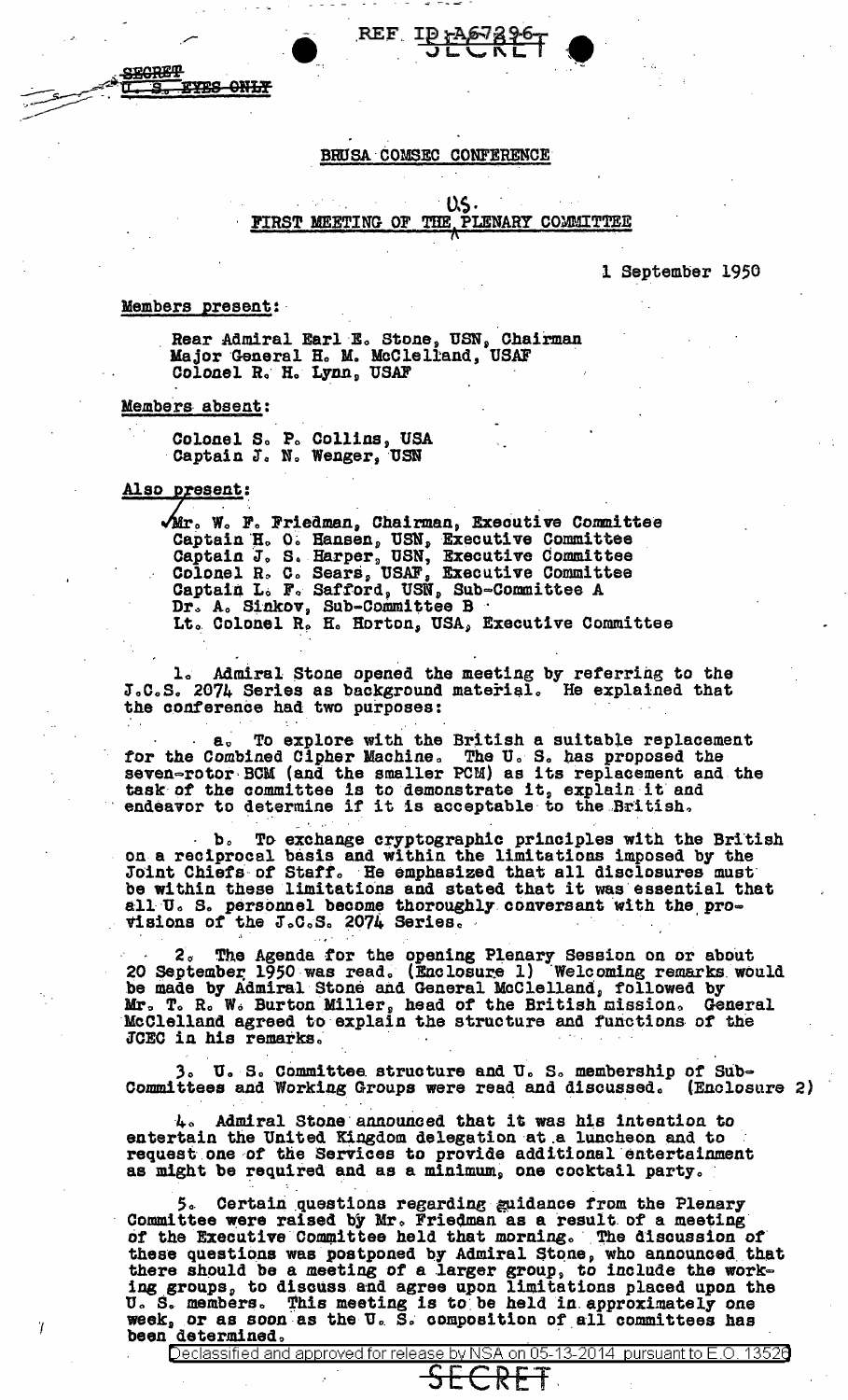REE

**FEGRET** क़ **EYES ONLY** 

6. A question was raised as to the advisability of discuss-<br>he CCM (CSP 1700) as a NATO cipher machine. Admiral Stone ing the CCM  $(CSP 1700)$  as a NATO cipher machine. stated that such discussions were outside the scope of the forth-<br>coming combined conference and would not be discussed. If the coming combined conference and would not be discussed. subject is brought up by the British, and it cannot be tactfully dismissed, the matter is to be referred to Admiral Stone or General McClelland.

At the Plenary Sessions verbatim minutes are to be recorded. Other committees will utilize highlight notes for record purposes. A summary of the work and a final report of the conference will be prepared.

. 8. The question of presenting the British with securit, studies, operating instructions, drawings, etc. was raised. Admiral Stone directed that registered documents not be made available to the British by AFSA but that, if necessary, such documents could possibly be supplied by the Service Cryptologic Agency having cognizance. This did not, however, necessarily preclude the U.S. committees from providing certain drawings and other details, but complete publications would usually not be made available. Careful screening of material was stressed to made available. Careful screening of material was stressed to the end that complete compliance with Joint Chiefs of Staff intentions and instructions would be insured. JCS  $927/56$  is pertinent, as well as JCS 2074 series.

9. Colonel Lynn commented that the ASAY-8 had been included on the list of equipments to be disclosed but that no mention of on the list of equipments to be disclosed but that no mention of<br>the ASAY-6 had been made. He considered it essential that such disclosures be made since the ASAY-6 was the only ciphony equipment that would be available within the near future for use in higher-echelon combined communications. The Committee felt that the addition of this item of equipment to the already authorized the addition of this item of equipment to the already authorized<br>list would require approval of AFSAC. After some discussion it was decided to have Working Group No. 4 give early consideration was decided *to have working droup as*: 4 give early consideration<br>as to the advisability of including the ASAY=6 on the list for<br>disclosure and discussion. Concurrence of AFSAC would be<br>requested by vote sheet if it was d ment. ..

 $\begin{Bmatrix} \overline{a} \\ b \\ d \end{Bmatrix}$ y 20't t */:J* ~.A. )<br>wee St. Startu

Lt. Colonel, Signal Corps In the absence of the Secretariat

APPROVED:

 $\{avk\}$ . Stone

EARL E. STONE Rear Admiral, U.S. Navy<br>Chairman

SECRET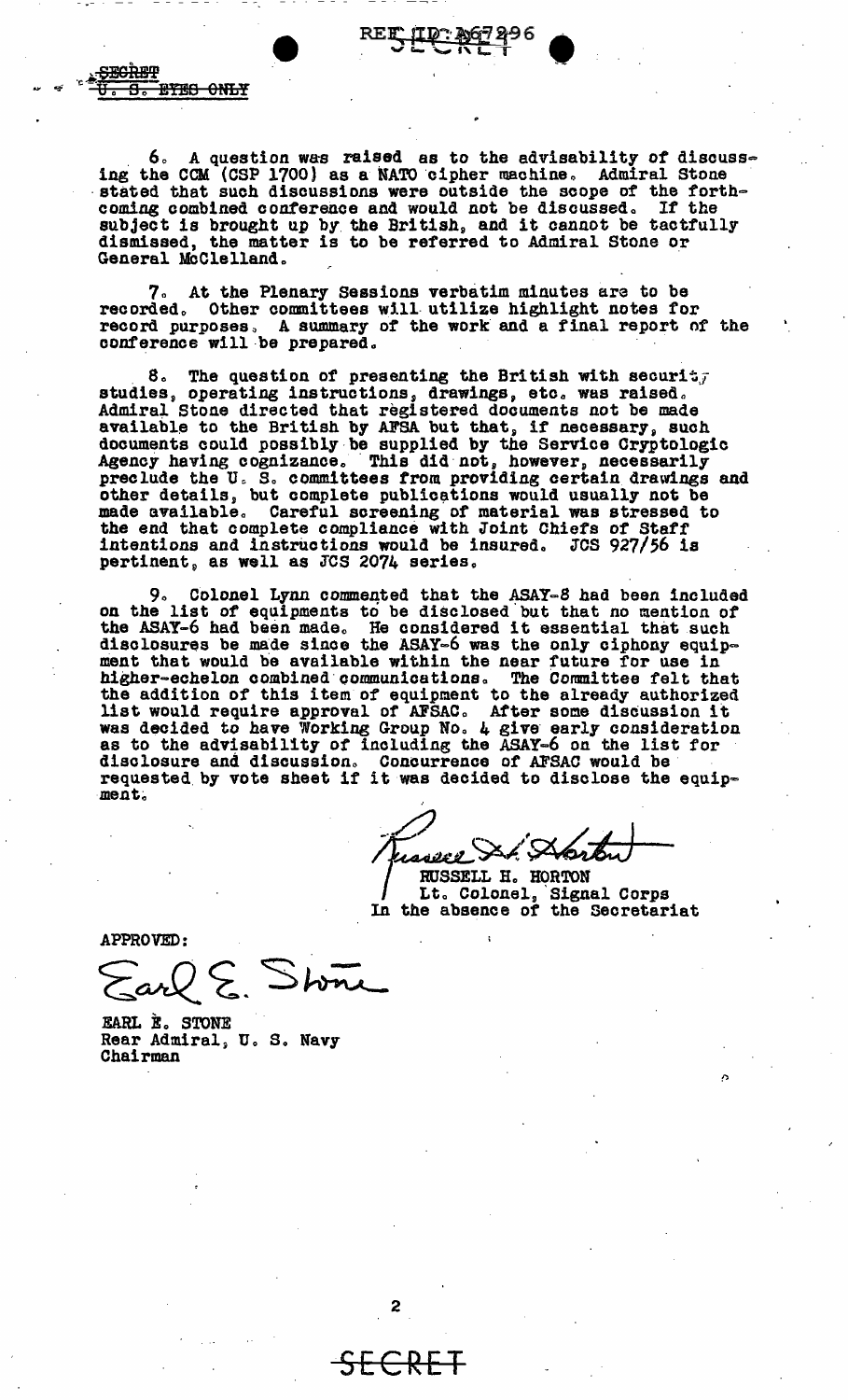

# **AGENDA FOR** Opening Plenary Meeting<br>BRUSA COMSEC CONFERENCE

to be held on<br>20 September 1950 in the Lounge of the Navy Communication Station, 3801 Nebraska Avenue, Washington

- Welcoming Remarks by Admiral Earl E. Stone, USN,<br>Director, Armed Forces Security Agency and by<br>the Director, Communications-Electronics,<br>Major General H. M. McClelland, USAF.  $\mathbf{1}$ .
- Remarks by Mr. T. R. W. Burton Miller, Secretary of the Cypher Policy Board, Head of British  $2<sub>o</sub>$ Delegation.
- $3<sub>o</sub>$ Designation of Chairman of Conference.
- Review of the General Agenda for the Conference. 4.
- Designation of Committees and Subcommittees, and 5. indication of items of their cognizance.
- б. General instructions to Committees and Subcommittees.
- $7<sub>o</sub>$ Closing remarks by Chairman of Conference.

Enclosure 1

违法法

**EYES ONLY** 

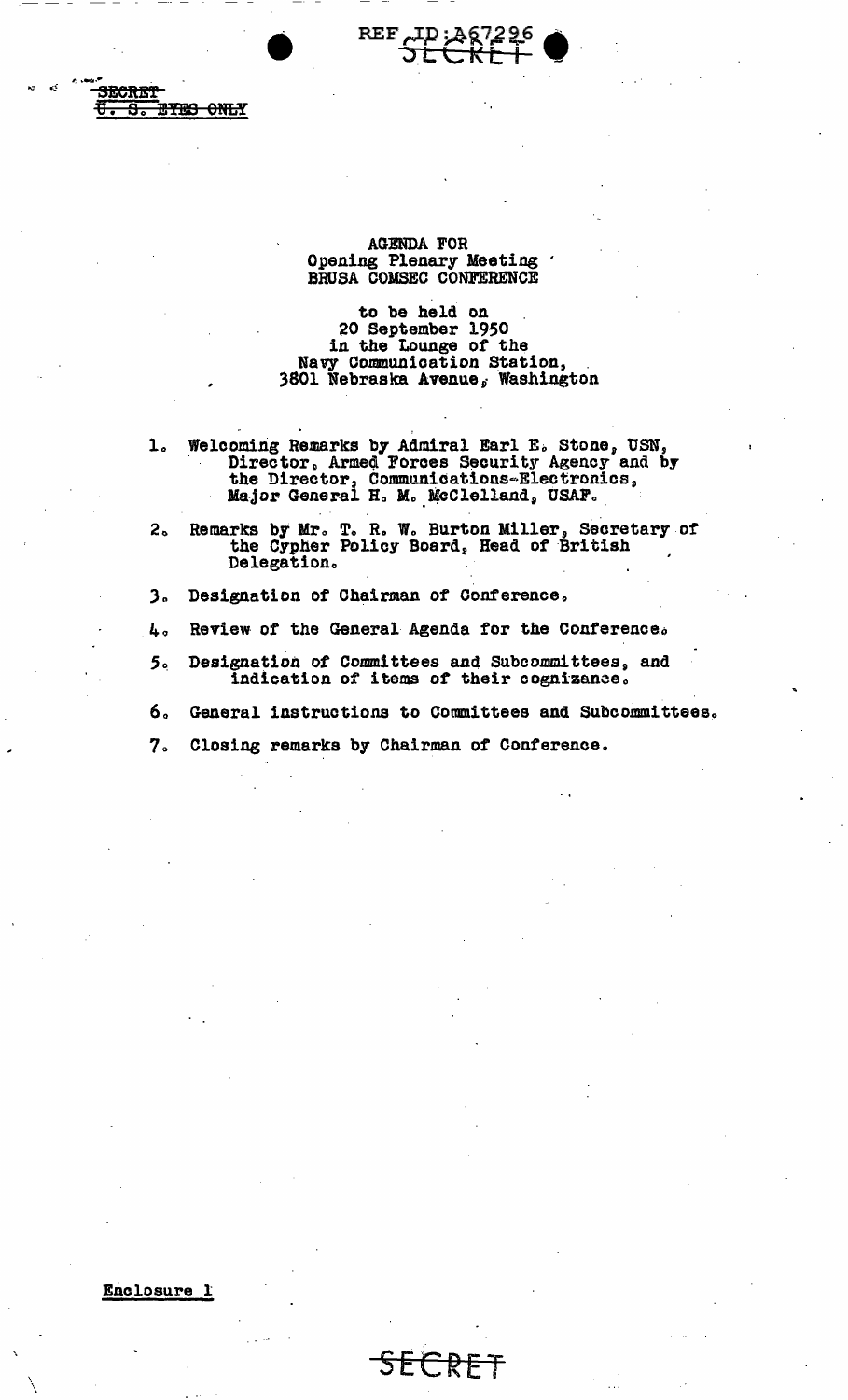U. S. Representation and Committees for BRUSA COMSEC CONFERENCE to be held in Washington at Hq AFSA September 1950

REE ID: A67296

#### PLENARY COMMITTEE А.

**HYES ONLY** 

<del>SECRET</del>

8.

Rear Admiral Earl E. Stone, USN, DIRAFSA, Chairman Major General H. M. McClelland, USAF, Director, Communications-Electronics Colonel S. P. Collins, USA, DDA=00A<br>Captain J. N. Wenger, USN, DDA=00B<br>Colonel R. H. Lynn, USAF, DDA=00C<br>Secretariat: Lieutenant J. W. Pearson, USN, AFSA=12<br>Mr. H. D. Jones, AFSA-12

#### $B<sub>o</sub>$ EXECUTIVE COMMITTEE

Mr. W. F. Friedman, AFSA-14, Chairman<br>Captain H. O. Hansen, USN, AFSA-04<br>Captain J. S. Harper, USN, AFSA-03<br>Colonel R. C. Sears, USAF, AFSA-03<br>Lt. Colonel R. H. Horton, USA, AFSA-12 (Member and Recorder)<br>Seamstrict: Lieute Secretariat: Lieutenant J. W. Pearson, USN, AFSA-12 Mr. H. D. Jones, AFSA-12

#### SUBCOMMITTEE A (FOR CCM-BCM-PCM MATTERS ONLY)  $\mathbf{C}_{\infty}$

Captain L. F. Safford, USN, AFSA-11, Chairman<br>Commander F. C. Concannon, USN, JCEC (Alternate: Commander<br>F. A. G. Kelly, USN)<br>Major T. J. Trainor, USA, JCEC (Alternate: Major J. R. Carpenter, USA) Major J. M. Anderson, Jr., USAF, JCEC (Alternate: Major R. E. Larson, USAF) ASA Op-202  $\bullet$ AFSS Commander D. W. Seiler, USN, AFSA-04<br>Dr. A. Sinkov, AFSA-04 (Alternate: Mr. R. H. Shaw)<br>Colonel R. C. Sears, USAF, AFSA-03 (Alternate: Mr. Leo Rosen) Mr. Mark Rhoads, AFSA-14 SUBCOMMITTEE B (FOR MACHINES AND SYSTEMS OTHER THAN CCM) Dr. A. Sinkov, AFSA-04, Chairman<br>Commander G. W. Linn, USN, JCEC (Alternate: Commander F. A. G. Kelly, USN)<br>Colonel A. L. Burke, USA, JCEC (Alternate: Capt. R. H. Lt. Kiley, USA) Major G. E. Parr, USAF, JCEC (Alternate: Major R. E. Larson, USAF) ASA Op-202 **AFSS** Mr. Frank Austin, AFSA-04 Dr. S. Kullback, AFSA-03 (Alternate: Mr. Leo Rosen)<br>Mr. J. H. Douglas, AFSA-12 (Representing AFSA-14) Subcommittee B will have four Working Groups, as follows: (1) Working Group No. 1, for "Special purpose teleprinter systems for the exchange of intelligence material:"

SECRET

Enclosure 2

 $D<sub>o</sub>$